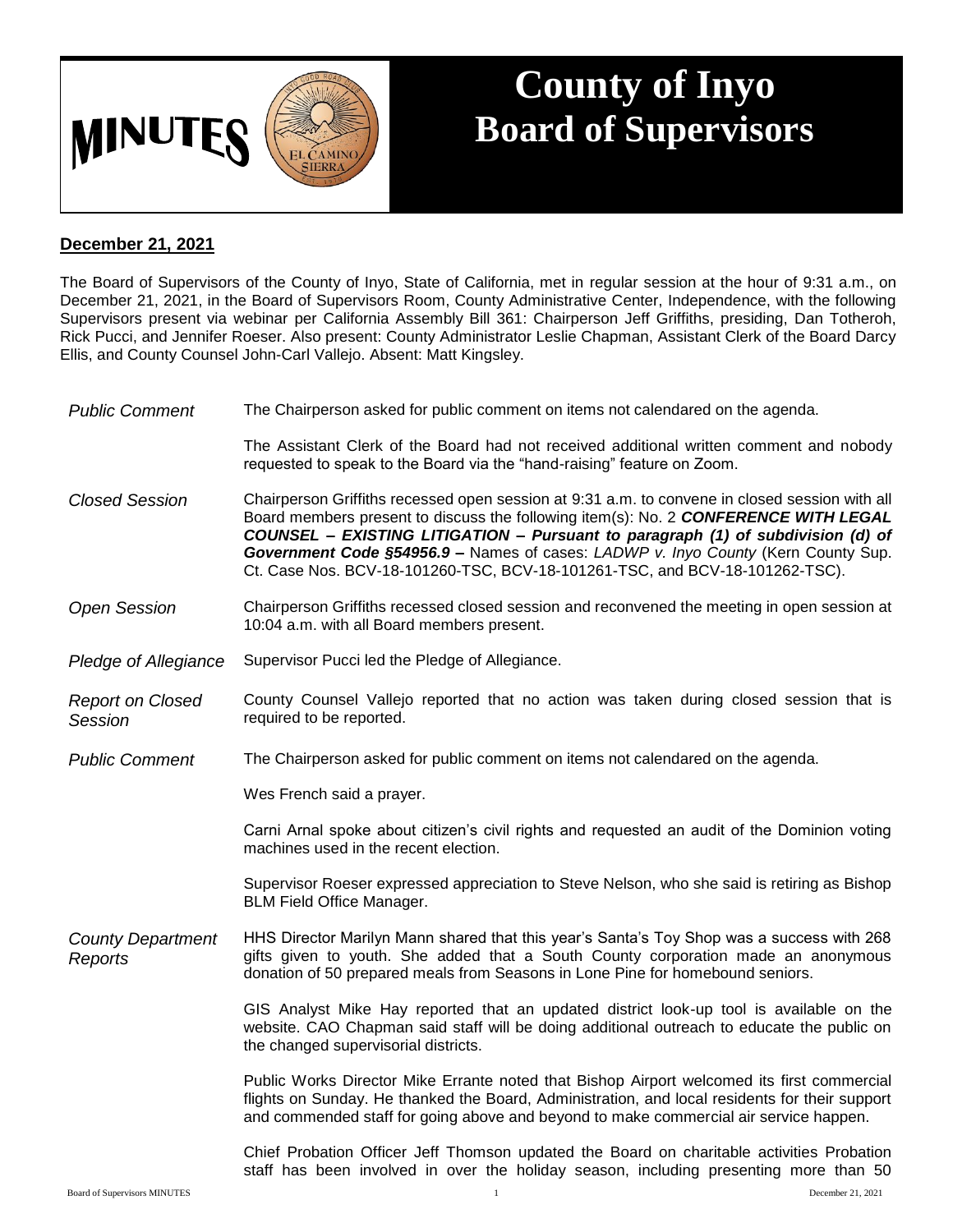blankets to seniors in Bishop and Lone Pine.

*Introductions* The following new Public Works employees were introduced to the Board: Aaron Ray Dondero, Equipment Operator Heavy; Brayan Gutierrez, Custodian; and Colton Kinzy, Equipment Operator Heavy.

- *COVID-19 Staff Update* HHS Director Marilyn Mann and HHS Deputy Director-Public Health & Prevention Anna Scott provided the Board with an update on COVID-19, including local case numbers, vaccinations, current hospitalizations, booster shots, the Omicron variant, and new at-home tests. Ms. Scott also shared a slide show with data showing local trends. Public comment was received from Lynette McIntosh, Robin Moxley, Wes French, Cari Arnal, Jennifer Beaudean, Kristin Ostly, Lynne Greer, and Rhonda Erickson, who expressed opposition to masking and vaccine mandates and the vaccine itself. The Assistant Clerk of the Board read aloud a letter from Christina Arnal, also opposing the mandates.
- *Assessor – Appraiser I* Moved by Supervisor Totheroh and seconded by Supervisor Pucci for the Board to find that, consistent with the adopted Authorized Position Review Policy: A) the availability of funding for one (1) Appraiser I exists in the General Fund, as certified by the Assessor and concurred with by the County Administrative and Auditor-Controller; B) where internal candidates may meet the qualifications for the position, the vacancy could possibly be filled through an internal recruitment, but an open recruitment is more appropriate to ensure qualified applicants apply; and C) approve the hiring of one (1) Appraiser I, Range 68 (\$4,714 - \$5,728). Motion carried unanimously 4-0, with Supervisor Kingsley absent.

*Treasurer-Tax Collector – Office Tech II or III* Moved by Supervisor Pucci and seconded by Supervisor Roeser for the Board to find that, consistent with the adopted Authorized Position Review Policy: A) the availability of funding for one (1) Office Technician exists in the General Fund, as certified by the Treasurer-Tax Collector and concurred with by the County Administrator and Auditor-Controller; B) where internal candidates may meet the qualifications for the position, the vacancy could possibly be filled through an internal recruitment, but an open recruitment is more appropriate to ensure qualified applicants apply; and C) approve the hiring of one (1) Office Technician II or III at Range 059-063 (\$3,816 - \$5,091). Motion carried unanimously 4-0, with Supervisor Kingsley absent.

*CAO-Economic Development – AccompanyCo Contract Amendment 1* Moved by Supervisor Roeser and seconded by Supervisor Pucci to approve Amendment No. 1 to the contract between the County of Inyo and AccompanyCo of Palisade, CO, extending the term end date from December 31, 2021 to June 30, 2022, increasing the amount of the contract by \$15,000 for a total amount not to exceed of \$61,238, and expanding the Scope of Work to allow AccompanyCo to provide expertise and assistance in executing the Eastern Sierra Small Business Resource Center Launch Plan; and B) authorize the Chairperson to sign, contingent upon all appropriate signatures being obtained. Motion carried unanimously 4-0, with Supervisor Kingsley absent.

*Personnel – ESE Staffing Agreement* Moved by Supervisor Roeser and seconded by Supervisor Pucci to ratify and approve the Staffing Vendor Agreement between the County of Inyo and Sierra Employment Services, Inc. of Mammoth Lakes, CA and Inyo County for the provision of temporary employment services for the period of December 14, 2021 through June 30, 2022, and authorize the Chairperson to sign, contingent upon all appropriate signatures being obtained. Motion carried unanimously 4-0, with Supervisor Kingsley absent.

*HHS-Behavioral Health – Teleconnect Therapies Contract* Moved by Supervisor Roeser and seconded by Supervisor Pucci to approve the agreement between the County of Inyo and Teleconnect Therapies of Avalon, CA for the provision of psychotherapy via telemedicine in an amount not to exceed \$59,040 for the period of January 1, 2022 through June 30, 2022 and authorize the Chairperson to sign, contingent upon all appropriate signatures being obtained. Motion carried unanimously 4-0, with Supervisor Kingsley absent.

*Health/Prevention – Mentor Program*  Moved by Supervisor Roeser and seconded by Supervisor Pucci to ratify and approve the Memorandum of Understanding between the Inyo County Health & Human Services Mentor Program and Bishop Unified School District and authorize the HHS Director to sign. Motion carried unanimously 4-0, with Supervisor Kingsley absent.

*HHS-*

*MOU*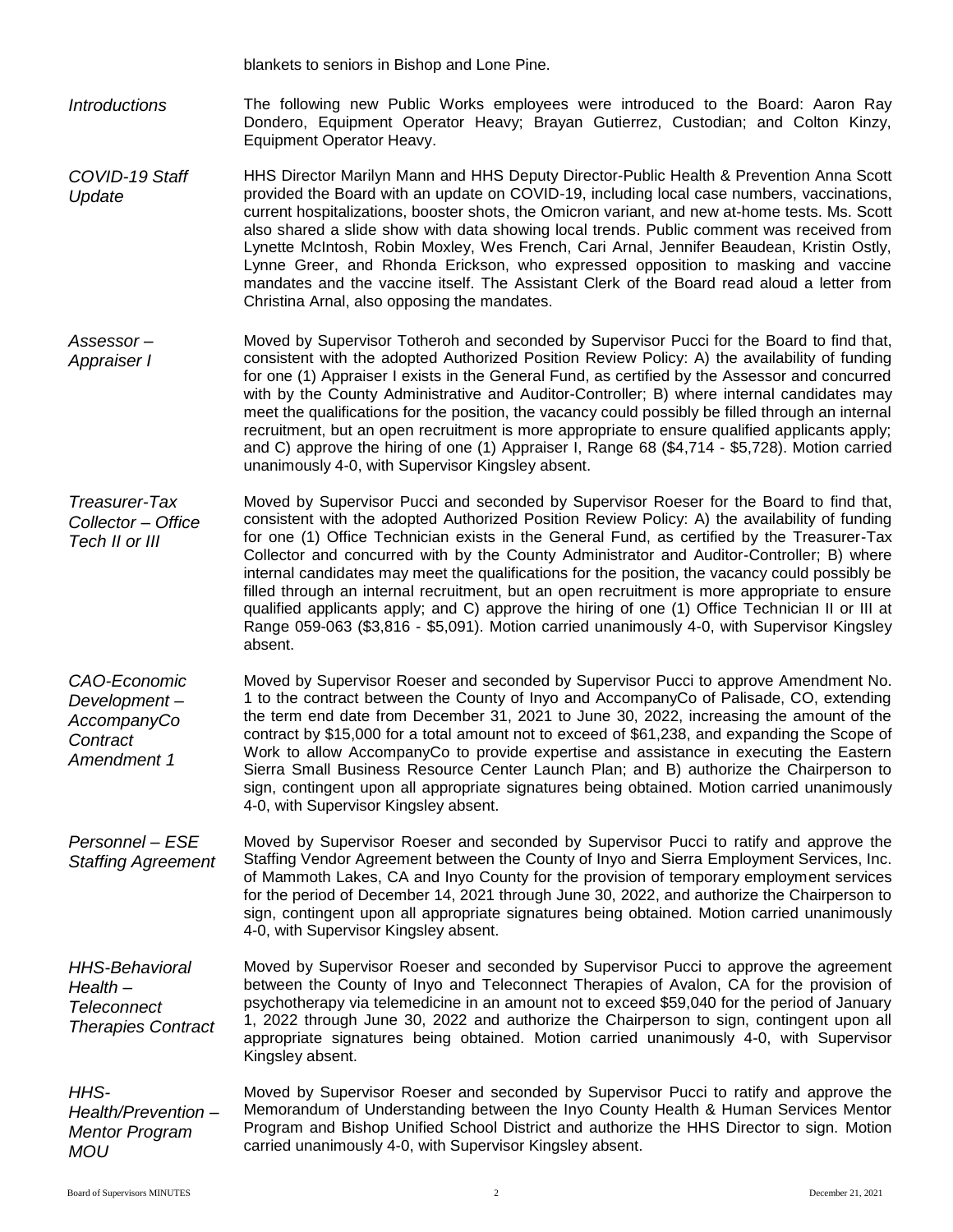*Planning – Yucca Mountain Certification* Moved by Supervisor Roeser and seconded by Supervisor Pucci to: A) certify that \$72,877.70 in funds provided to Inyo County as an Affected Unit of Local Government (AULG) under the Nuclear Waste Policy Act, as amended, have been expended in accordance with the provisions of that Act, Public Law 97-425 and the 2010 Energy and Water Development and Related Agencies Appropriations Act (Public Law 111-85); and B) authorize the Chairperson to sign the certification and direct staff to submit it to the U.S. Department of Energy. Motion carried unanimously 4-0, with Supervisor Kingsley absent. *Public Works – Fountainhead Contract Amendment 2* Moved by Supervisor Roeser and seconded by Supervisor Pucci to approve Amendment No. 2 to the agreement between the County of Inyo and Fountainhead Consulting Corporation of Anaheim, CA, extending the end date of the contract from December 31, 2021 to December 31, 2022 and authorize the Chairperson to sign the amendment, contingent upon all appropriate signatures being obtained. Motion carried unanimously 4-0, with Supervisor Kingsley absent. *Public Works – USFS Easements/Reso # 2021-57* The agenda item was moved from the Consent Calendar to the Departmental portion of the agenda for further discussion, as a result of concerns expressed by Lynn Boulton that the proposed action is the first step in the routes being added to the mixed use system. Staff stated unequivocally that the proposed action is not related to the Adventures Trail program. Moved by Supervisor Roeser and seconded by Supervisor Pucci to approve Resolution No. 2021-57, titled, "A Resolution of the Board of Supervisors, County of Inyo, State of California, Accepting Easements from the U.S. Forest Service Regarding County Road and Death Valley Road," and authorize the Chairperson to sign. Motion carried unanimously 4-0, with Supervisor Kingsley absent. *PW-Recycling & Waste Management – Areas A&B Floor Rate CPI Adjustments* Moved by Supervisor Totheroh and seconded by Supervisor Roeser to: A) approve Consumer Price Index (CPI) adjustment of 5.3%, to the portion of the Service Fee Floor rates not associated with the tipping fees, effective January 1, 2022, in accordance with Franchise Agreements between the County of Inyo and contract waste haulers; and B) adopt the new schedule of Minimum Charges for Waste Hauling Services for Areas A & B in Inyo County as presented in Exhibit A. Motion carried unanimously 4-0, with Supervisor Kingsley absent. *Public Works – Ordinance 1277 (Airport Parking Fees)* Moved by Supervisor Totheroh and seconded by Supervisor Roeser to approve proposed Ordinance 1277 titled, "An Ordinance of the Board of Supervisors, County of Inyo, State of California, Repealing Certain Portions of Ordinance No. 1167 (2011) and Setting Rates for Vehicle Parking at the Bishop Airport." Motion carried unanimously 4-0, with Supervisor Kingsley absent. *Public Works – Meyer Land Surveying Contract & Budget Amendment* Moved by Supervisor Totheroh and seconded by Supervisor Roeser to: A) Amend the Fiscal Year 2021-2022 Public Works Budget 011500 as follows: increase appropriation in Professional Services, Object Code 5265, by \$120,000 *(4/5ths vote required);* B) Amend the Fiscal Year 2021-2022 General Fund Contingencies Budget #087100 as follows: decrease appropriation in Contingencies, Object Code 5901, by \$120,000 *(4/5ths vote required);* C) Approve the Contract between the County of Inyo and Meyer Land Surveying of Oak Hills, CA, for on-call County Surveyor Services in an amount not to exceed \$120,000 for the period of January 1, 2022 through December 31, 2024; and D) Authorize the chairperson to sign the contract, contingent upon obtaining appropriate signatures. Motion carried unanimously 4-0, with Supervisor Kingsley absent. *Public Works – FHA MOU & Budget Amendment* Moved by Supervisor Roeser and seconded by Supervisor Totheroh to: A) Amend the Fiscal Year 2021-2022 State Funded Road Budget 034601 as follows: 1. increase estimated revenue in Operating Transfers In Object Code 4998 by \$20,000 and 2. increase appropriation in State Line Road Object Code (code # to be determined) by \$20,000 *(4/5ths vote required)*; B) Amend the Fiscal Year 2021-2022 Road Budget 034600 as follows: (1) increase appropriation in Operating Transfers Out Object Code 5801 by \$20,000 *(4/5ths vote required)*; C) Approve the Memorandum of Agreement and Funds Transfer Agreement between the County of Inyo and the Federal Highway Administration for the project delivery,